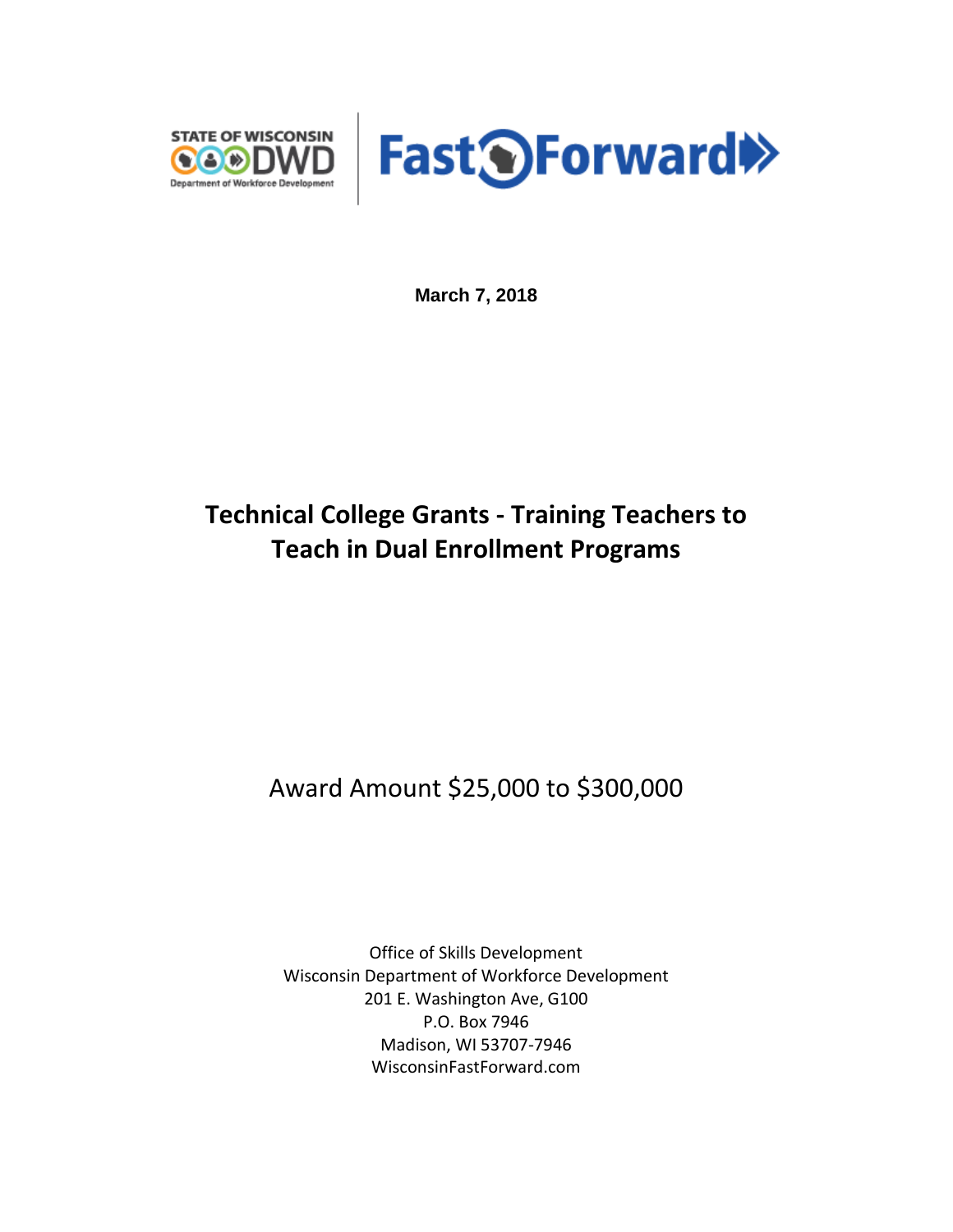| <b>Grant Program Announcements:</b> | Rita Atkinson, Director, 608.266.2721 |
|-------------------------------------|---------------------------------------|
|                                     | Rita.atkinson@dwd.wisconsin.gov       |

**Grant Administration:** Andy Heidt, 608.266.0174 [Andrew.heidt@dwd.wisconsin.gov](mailto:Andrew.heidt@dwd.wisconsin.gov)

> Tracy La Haise, 608.267.7889 [Tracy.LaHaise@dwd.wisconsin.gov](mailto:Tracy.LaHaise@dwd.wisconsin.gov)

Maria Maize, 608-266-5453 [Maria.maize@dwd.wisconsin.gov](mailto:Maria.maize@dwd.wisconsin.gov)

Andrew Wusler, 608-266-0689 [Andrew.wusler@dwd.wisconsin.gov](mailto:Andrew.wusler@dwd.wisconsin.gov)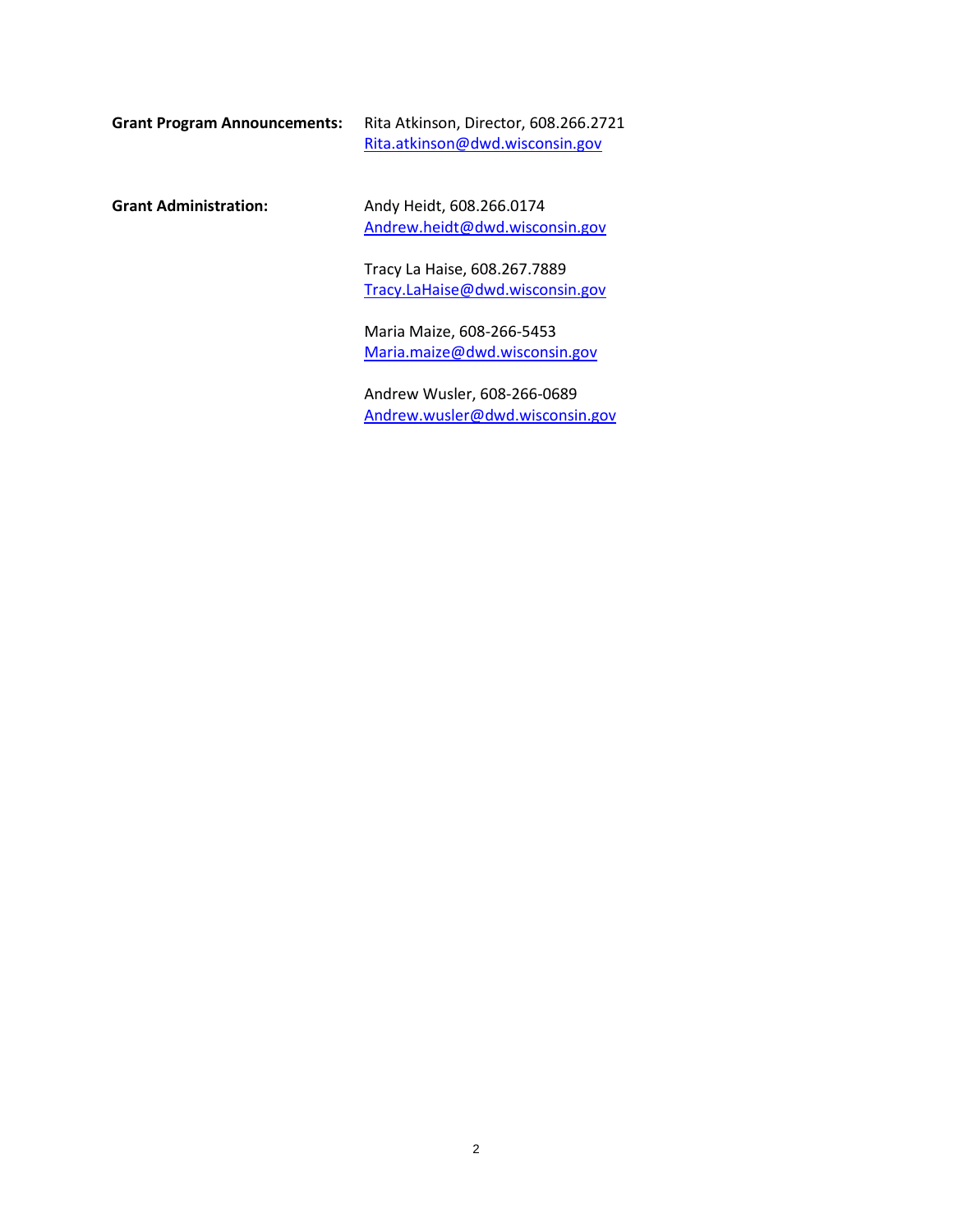## **Technical College Grants - Training Teachers to Teach in Dual Enrollment Programs**

The Wisconsin Fast Forward program encourages increased collaboration between Wisconsin's workforce, employers, local or regional economic development organizations, workforce development boards, post-secondary institutions, and private training providers to develop and execute business-led training programs. These training programs are designed to provide sustainable, short- and medium-term training and placement of workers in positions that offer trainees long-term professional growth and economic opportunity. To maintain a strong environment for private-sector job creation, Wisconsin must train workers to fill the employment demands of growing and expanding employers. It is anticipated that the relationships developed through Wisconsin Fast Forward funded training programs will continue to flourish after the Wisconsin Fast Forward grant has ended.

**Expanded Wisconsin Fast Forward Program:** The standard Wisconsin Fast Forward (WFF) program is a state funded grant program to provide employer-focused worker training grants. The Office of Skills Development (OSD) at the Department of Workforce Development (DWD) administers the grant program. Additionally, OSD works to encourage the development of innovative solutions at the local and regional level that bring together employers, educators, workforce development entities and economic development organizations to meet area workforce demands. The 2018-19 biennial budget allows for expanded Wisconsin Fast Forward initiatives to meet identified needs.

This Grant Program Announcement is for **Technical Colleges** that can demonstrate a critical need to train high school teachers to meet proposed new standards for dual enrollment. This allows Wisconsin high school students to take college coursework while fulfilling high school graduation requirements. A dual enrollment program is defined as a course of study designed to provide high school students the opportunity to gain credits in both technical college and high school, including transcripted credit programs or other educational services provided by contract between a school district and a technical college. Dual enrollment is a key component of student success. Dual enrollment helps to address Wisconsin's skilled worker shortage by accelerating students into the workforce, while offering a strategic opportunity for students and their families to reduce the costs of higher education.

Proposed new educational requirements from the Higher Learning Commission (HLC, the regional accreditation entity covering WI) for instructors involved in dual credit programs has created a situation where students could lose recognition of their dual credits and higher education institutions could lose their accreditation unless high school teachers' credentials match those of institutions of higher learning. In addition to creating problems for technical colleges, loss accreditation could impact recognition of qualifications by employers and impact student transfers to other colleges or institutions.

The HLC has determined that all accredited higher education institutions that award dual credit must ensure the quality and integrity of such offerings and their comparability to the same college credit offered on the institution's main campus. Teachers who teach dual enrollment courses in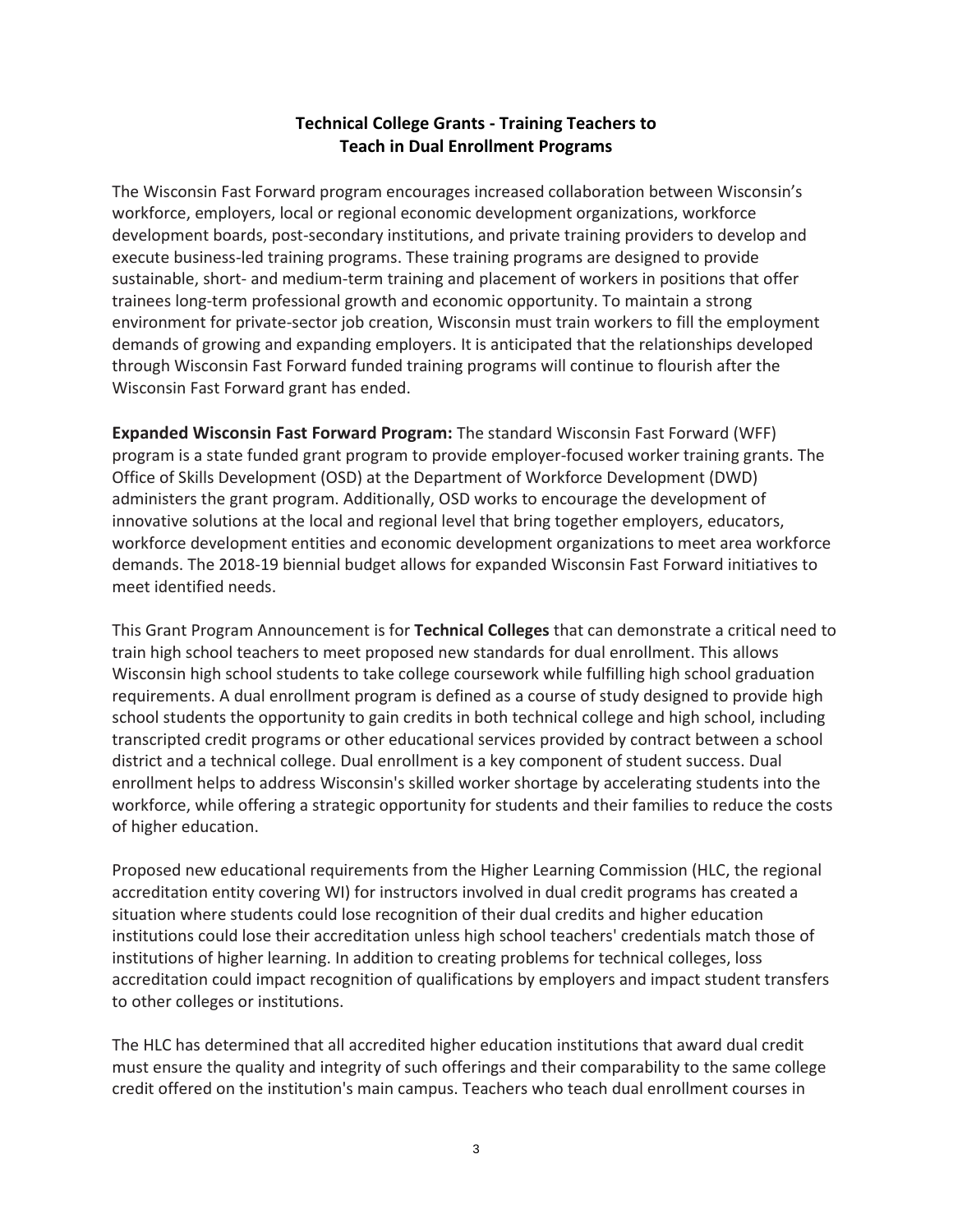general education must have master's degrees in the subject they are teaching. Other options to meet this requirement include at least a four-year degree and 18 graduate credit hours in the subject they are teaching. Under HLC rules, higher education institutions must comply by September 2019, although institutions can apply for an extension through 2022.

The National Alliance of Concurrent Enrollment Partnerships (NACEP), is a membership organization that accredits dual enrollment programs and provides standardized tools and policies to help ensure that the college courses taught by high school teachers are as rigorous as those taught by the sponsoring technical college and is a source of additional information related to accreditation standards. The alignment of credentials and requirements is critical to ensuring that high school students receive credits for successfully completing dual credit work.

**Legislative Authority:** Find a summary of expanded Wisconsin Fast Forward initiatives on pages 716-723 in the 2017-17 Wisconsin Biennial Budget at: [https://docs.legis.wisconsin.gov/misc/lfb/budget/2017\\_19\\_biennal\\_budget/045\\_comparative\\_summary\\_of\\_budg](https://docs.legis.wisconsin.gov/misc/lfb/budget/2017_19_biennal_budget/045_comparative_summary_of_budget_recommendations_governor_and_joint_committee_on_finance_by_agency/workforce_development.pdf) [et\\_recommendations\\_governor\\_and\\_joint\\_committee\\_on\\_finance\\_by\\_agency/workforce\\_development.pdf](https://docs.legis.wisconsin.gov/misc/lfb/budget/2017_19_biennal_budget/045_comparative_summary_of_budget_recommendations_governor_and_joint_committee_on_finance_by_agency/workforce_development.pdf) .

**Grant Program Announcement Summary:** This Grant Program Announcement (GPA) is **only**  available to Wisconsin Technical Colleges for activities related to certification of high school instructors to teach courses in which students are eligible to receive dual credit in high school and technical colleges.

Technical colleges must identify the subject areas for credentialing, partnerships with appropriate high schools in their service area and a timeline for addressing the credentialing need(s) identified in their proposal. Successful proposals will include the counts of high school classes and students that would be impacted by high school teachers losing their dual enrollment accreditation (if they teachers do not receive the additional training); the count of teachers participating in training who receive certification that meets accreditation standards for dual enrollment and the count of teachers who receive credit towards dual enrollment.

**Application Forms, Instructions, Checklists, and Process:** Applications must be submitted online. You can access the online application, along with the application instructions, informational webinars, related guidelines and checklists at: [http://www.wisconsinfastforward.com/wff\\_standard.htm.](http://www.wisconsinfastforward.com/wff_standard.htm)

#### **Project Period: June 1, 2018-June 30, 2020**

**Grant Amount:** From \$25,000 to \$300,000 is available per grantee. Grants that leverage outside resources to maximize impact will receive additional points. Grant expenditures must be incurred during the Project Period. All eligible grant expenses will be reimbursed as per individual contract specifications when expenses are:

- Documented by grantee per their contract
- Approved by OSD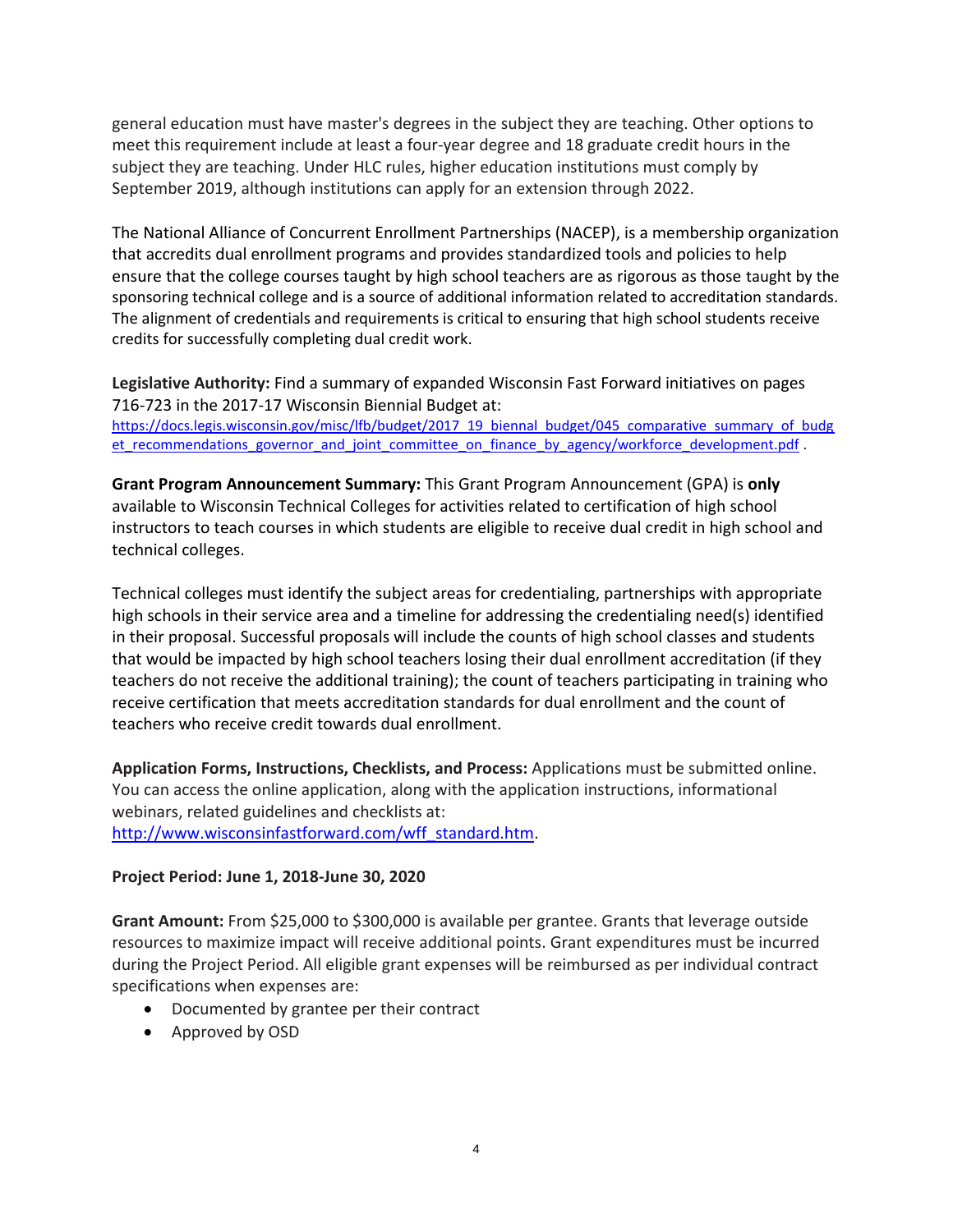**Cost Sharing:** Grants that leverage additional resources to meet needs of dual enrollment will be awarded bonus points in the Grant Evaluation Rubric. Documentation of the leveraged funds is required in the application.

**Grant Evaluation Rubric and Scoring:** Wisconsin Fast Forward is a competitive grant program. All applications will be reviewed by internal and external reviewers and rated on a 100-point scale, based upon the following point values:

- Project Need (up to 20 points)
- Training Program Design, Cost and Implementation (up to 20 points)
- Training Objectives and Outcomes (up to 20 points)
- Economic Impact (up to 15 points)
- Capacity Building (up to 10 points)
- Economic Opportunity Enhancements (up to 15 points)

The Evaluation Rubric and Scoresheet is available at: [http://www.wisconsinfastforward.com/wff\\_standard.htm.](http://www.wisconsinfastforward.com/wff_standard.htm) In the event of a tie score between proposals, awards shall be made to proposals using Wisconsin higher education entities in preference to out-of-state entities.

**Important Dates: Grants are due by Tuesday, April 17 at 3 p.m**. Complete applications must be submitted electronically by 3 p.m. to [WisconsinFastForward@dwd.wisconsin.gov.](mailto:WisconsinFastForward@dwd.wisconsin.gov)

| <b>GPA Released</b>                 | March 7, 2018                                                                                                                      |
|-------------------------------------|------------------------------------------------------------------------------------------------------------------------------------|
| Proposals accepted via email        | Email complete applications and attachments<br>to wisconsinfastforward@dwd.wisconsin.gov<br>by 3 PM on April 17, 2018              |
| Projected Grant Awards Announcement | May 17, 2018                                                                                                                       |
| Anticipated Contract Start Date     | June 1, 2018                                                                                                                       |
| <b>Funding Disbursement</b>         | On a rolling basis, upon verification of<br>approved submitted purchases, purchase<br>orders, invoices, and related project costs. |
| <b>Contract End Date</b>            | June 30, 2020                                                                                                                      |

#### **Eligibility:**

For an application to be considered for funding, the following conditions must be met:

- A technical college must be the applicant.
- High Schools partnering in the dual enrollment program must be identified and submit a letter of intent to participate.
- Dual enrollment/areas of concentration must be identified and the corresponding need described.
- Complete description of the training plan(s) must be submitted for each dual enrollment subject area proposed.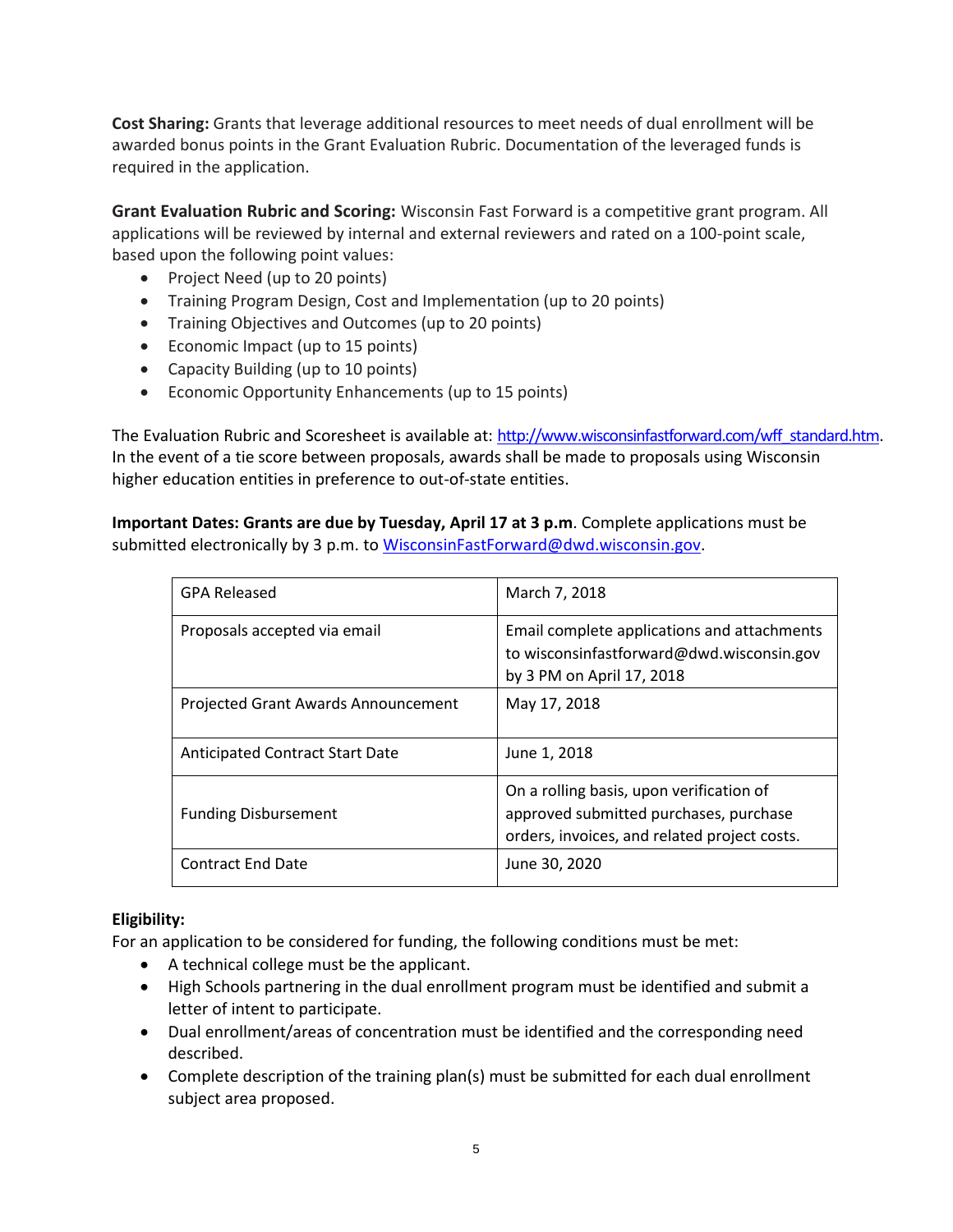• Timelines for certification must be incorporated into the proposal.

**Eligible Expenses:** Expanded Wisconsin Fast Forward Funds shall be used for dual enrollment project direct expenses. These include:

- Expenses related to the eligibility requirements of certification at the applicable technical college level.
- Incorporation of WTCS Best Practices to ensure qualifications of Dual Enrollment High School Teachers (such as WTCS Faculty hourly wage/rate for mentorship or program design assistance to ensure that college courses taught in the high school are delivered with the same content, rigor and evaluation standards of those taught on the WTCS campus).
- Nominal stipends to high school districts to reimburse districts for the cost of hiring a substitute while the dual enrollment high school teacher is attending training and related meetings (such as WTCS College courses in the subject area that is taught in high school).
- Membership fees for the National Alliance of Concurrent Enrollment Partnerships (NACEP).
- Scholarships or tuition for teacher training fees for dual enrollment certification must be done in coordination with high schools to ensure that recipients are teachers in the subject area(s) most critical to the success of dual enrollment opportunities in the Technical College area of that school.

**Ineligible Expenses:** Wisconsin Fast Forward funds may not be used for the purchase of real estate or other capital assets/equipment, facility construction or remodeling, traditional public or private Kindergarten–12th grade education, trainee wages, fringe benefits, or trainee transportation costs.

**Supplement not Supplant:** All funding identified as "leveraged" or "in-kind" must be new funds and cannot replace existing federal, state or local government funding. Substituting existing funds with state grant funds will result in additional fiscal monitoring and may result in an audit. Violations of permissible expenses may result in suspension of current or future funds under this program, repayment of monies awarded under this grant and possible civil and/or criminal penalties.

## **Letters of Commitment:**

• **Partner letters of Commitment or Support:** Should include attestation regarding partnership expectations, the number staff training commitments and any other elements that inform the program. Any source of leveraged funds must also clearly indicate the source of the funding and describe how it supplements the project.

**Contract:** The Expanded Wisconsin Fast Forward Technical College Grants to Train Teachers in Dual Enrollment Program applications that are funded under this GPA will be required to execute a binding contract with DWD before any expenses are incurred for which reimbursement is expected.

**Grant Reporting Requirement:** Grantees will be required to submit regular project updates with reimbursement requests, trainee progress reports, pre- and post-training reports and a final project report.

Additionally, applicants and their partners may be subject to program and fiscal audits by the Department of Workforce Development as defined in the contract. The funded project should